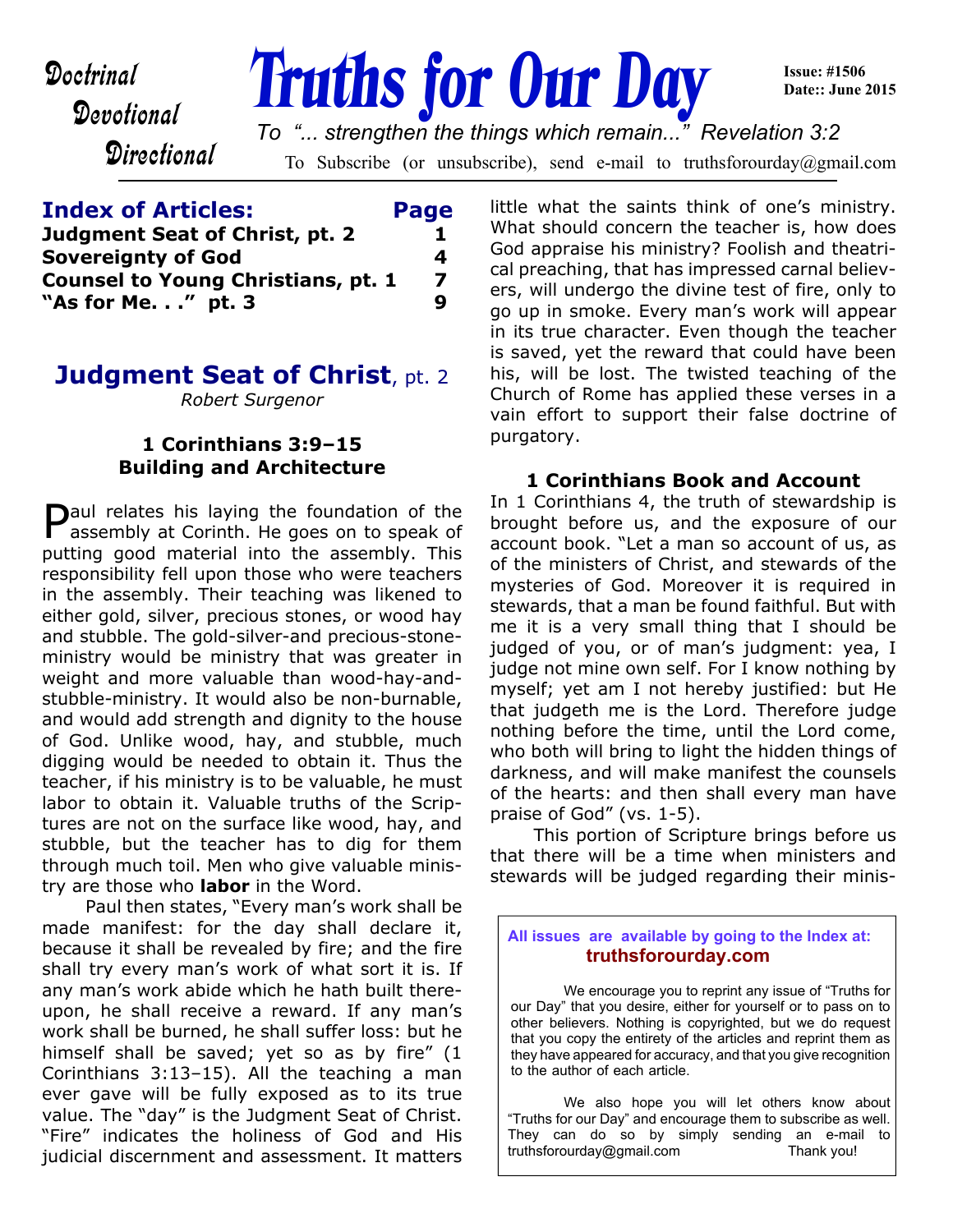try. Paul speaks of himself as a **minister**, that is, one who was a subordinate servant, entirely subject to his master, with no authority of his own, one who does what he is commanded. Those who have been gifted as pastors and teachers are responsible to fulfill this description. A teacher is commanded to declare the whole counsel of God and not cater to the whims of his audience. Paul also writes concerning stewards. The **steward**, was the master's agent in regulating the concerns of the family, providing food for the household, seeing it served out at the proper times and seasons. He was also responsible for all the cash in purchasing what was necessary for the support of the family. He also was required to keep exact accounts, which he was obliged at certain times to present to the master.

"The counsels of the hearts." Thus we have the purposes, designs, and intentions of men. All their plans shall be made known in that day. And it is a most fearful and alarming truth, that no man can conceal his purposes beyond the day of judgment.

 God requires faithfulness in His saints. In a more comprehensive sense, all of us are stewards. God has entrusted to us the truths of Holy Scripture. We are responsible to hold those precepts fast, and faithfully commit them to the next generation. God has entrusted to some a commission to go into all the world and preach the gospel. That is why men are released from their responsibilities in the assembly, and commended to the Lord's work to preach the gospel. They are sent forth by the Holy Spirit (Acts 13:4). If their activities mainly involve visiting from assembly to assembly instead of laboring on new ground. they will be judged for their failure to fulfill the evangelist's commission at the Judgment Seat of Christ, and consequently suffer loss.

 It was a small thing to Paul to be judged by mere men, for they were incompetent to sit in judgment. Men can only see the surface and surmise. Thus their judgment means little. Christ is the only competent Judge, for He knows the hidden things of darkness and alone is able to make manifest the counsels of the heart. Those secret desires and motives, shall in that day be fully exposed in the divine light of His awesome presence. All judgments by man prior to the Judgment Seat of Christ are puny, partial and prejudiced.

 Paul knew nothing against himself, regarding his labors for God. His conscience was clear. Yet he admitted that his clear conscience wasn't enough to clear him, but only the One who is omniscient could rightly judge and assess his motives of action.

 In view of what we have just considered, let us be careful not to harshly judge others, for we cannot know their feelings and motives. Let us leave the judging to Christ, for all secret things will be brought forth at the Bema and righteously judged. At that time, every saint will receive justice. Remember, every one of us will give an account how we have handled the Word of God, and also, how we have spent our money. Was most of it spent on self, or was it spent for the furtherance of His kingdom?

 "Then shall every man have praise of God" (vs. 5). Every man? Yes, those who were faithful servants. They shall hear a loud and clear acclaim of commendation from the Lord Himself. "Well done, thou good (useful) and faithful (trusty) servant" (Matthew 25:21). It is those who have been useful for their Master and trustworthy in following His commands that will receive His praise in that day.

> "He is coming! Oh, how solemn When the Judge's voice is heard, And in His own light He shows us Every thought and act and word.

Deeds of merit, as we thought them, He will show us were but sin; Little acts we had forgotten He will tell us were for Him."

### **2 Corinthians Body and Appearing**

Coming now to 2 Corinthians 5:9-10 we read, "Wherefore we labour, that, whether present or absent, we may be accepted of Him. For we must all appear before the Judgment Seat of Christ; that every one may receive the things done in his body, according to that he hath done, whether it be good or bad."

 Paul had received a ministry from the Lord and he could truthfully say, *"we faint not"* He did not have spiritual heart failure, nor did he become weary. He relentlessly plodded on for God, knowing the day was coming when he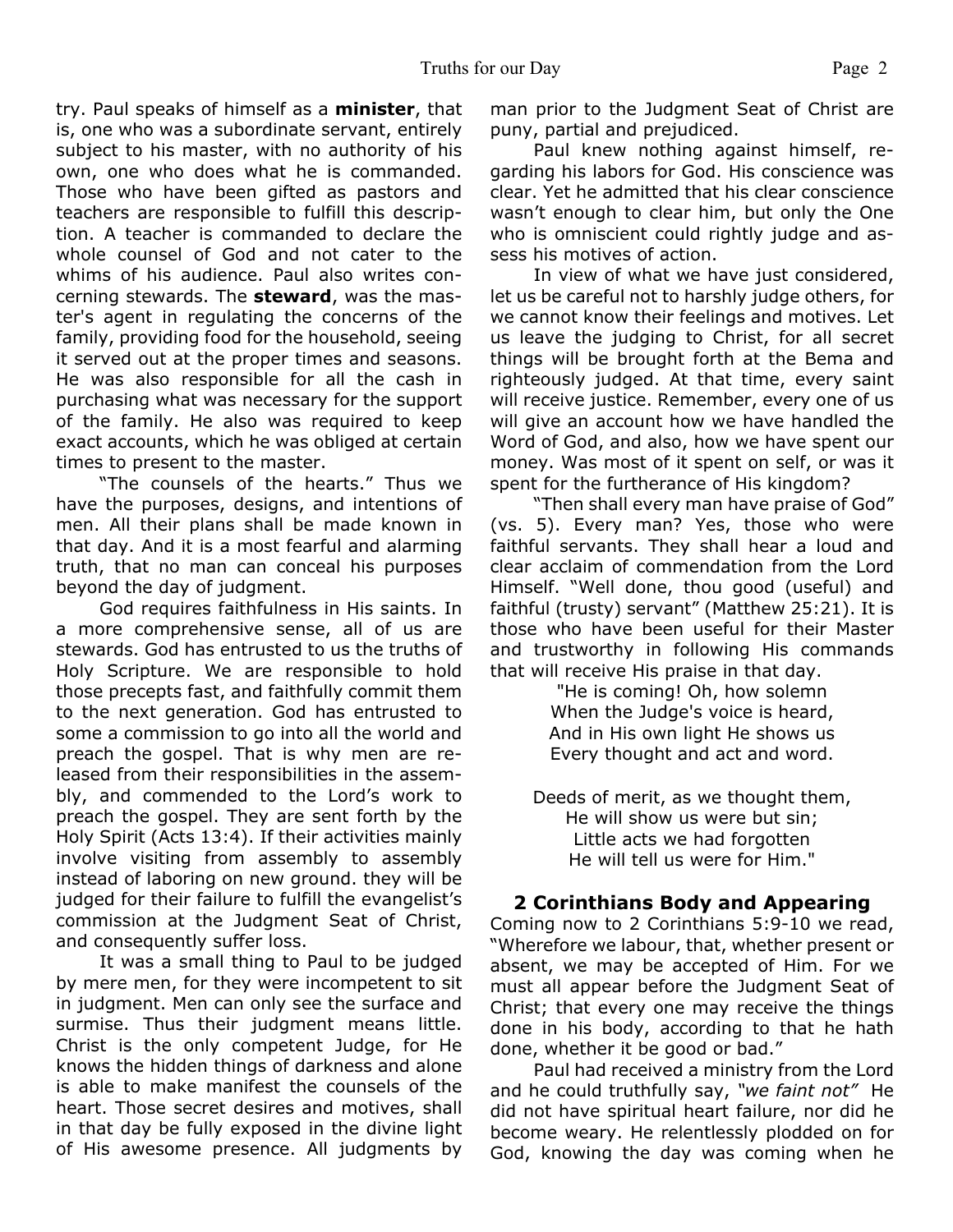would appear before the Judgment Seat of Christ. The hidden things of dishonesty, which means disgrace, or shame, he had renounced. Not that he was ever guilty of such activity, but there were critics that insinuated this of him. How sad when evil is spoken of a respected saint. How much worse it is when a respected Christian hides something that is deplorable in his life, and then it is exposed to his shame. I believe that there are saints who have died with hidden secrets, but the Judgment Seat of Christ will expose all such hidden things to their loss. Paul's walk was not in craftiness, nor did he handle the word of God deceitfully, but rather commended himself to every man's conscience in the sight of God (2 Corinthians 4:1-2).

 He mentions his sufferings and trials for Christ's sake and speaks of them as, "light afflictions." He recognizes that they are but for a moment, but also that those afflictions were working on his behalf, knowing that everything he endured for Christ would reap for him a reward in that day. He speaks of his future blessing as, "a far more exceeding and eternal weight of glory*"* (vs. 17). Paul had good foresight, and lived accordingly.

 Paul also mentions his own believer's body, and his groaning with desire to be clothed upon with his house (body) which is from heaven (vs. 1). Paul was looking for the rapture! He knew the day of examination was coming, and confessed that in view of that day he labored in such a way as to be accepted of Christ. His desire was that Christ would be well pleased with his labors. Then comes the searching statement, "For we must all appear before the Judgment Seat of Christ" (vs. 10). The word "appear" is "phaneroo," which carries the thought of being exposed to view, hidden things uncovered. Thayer's Lexicon states that the word "receive" has the idea of "receiving back," thus the thought of repayment. In other words, you will get what you deserve, nothing more and nothing less. Paul in writing the Galatians told them that "whatsoever a man soweth, that shall he also reap" (Galatians 6:7). I believe that includes this life on earth and our coming life in heaven. You will receive the things done in your body, whether good or bad. "Good" means those things that have brought pleasure to His heart, while "bad" means those things **done in the body** that were worthless and displeasing to Him. I wonder if there will be a reward for leaving in one's will a sum of money to be given to the Lord's work after their death. This is no sacrifice to the person, for the giving was not done while in the body.

 A careful reading of Matthew 25:14–30 is very instructive as to stewardship. A man traveling to a far country delivered unto his servants his substance according to their ability. To one he gave **five** talents, to another **two** and to another **one**. Those servants were responsible to use those talents for his benefit upon his return. The man with five talents traded with the same and gained five more talents. The man with two talents did the same and gained two. However, the fellow with one talent was lazy. He hid the talent in the earth and gained nothing for his master. The servant who had five talents and the one who had only two talents, both doubled what was entrusted to them, and both received an equal commendation upon their master's return. The lazy man with the one talent lost it all and ended up with nothing. The lesson is this. Some saints have been entrusted with greater gifts than others. God knows each one's ability, and bestows upon them a gift they will have the ability to profitably use. It is not the greatness of the gift that matters, but rather the way in which the gift is used. An evangelist, or teacher, or shepherd may have a "five-talent gift." Other saints may only have a "two-talent gift," but if each finish their course using their gift to the best of their ability, their reward will be the same. "For unto whomsoever much is given, of him shall be much required: and to whom men have committed much, of him they will ask the more*"* (Luke 12:48).

 The question is often asked, "Will one's sins be exposed and judged at the Judgement Seat of Christ?" I do not believe so. Our sins were judged at Calvary. God has promised, "Their sins and iniquities will I remember no more" (Hebrews 10:17). "There is therefore now no condemnation to them which are in Christ Jesus" (Romans 8:1).

 In the eternal state there is no thought of brethren putting things right with brethren with whom they quarreled. There will only be the realization of suffering loss for their misconduct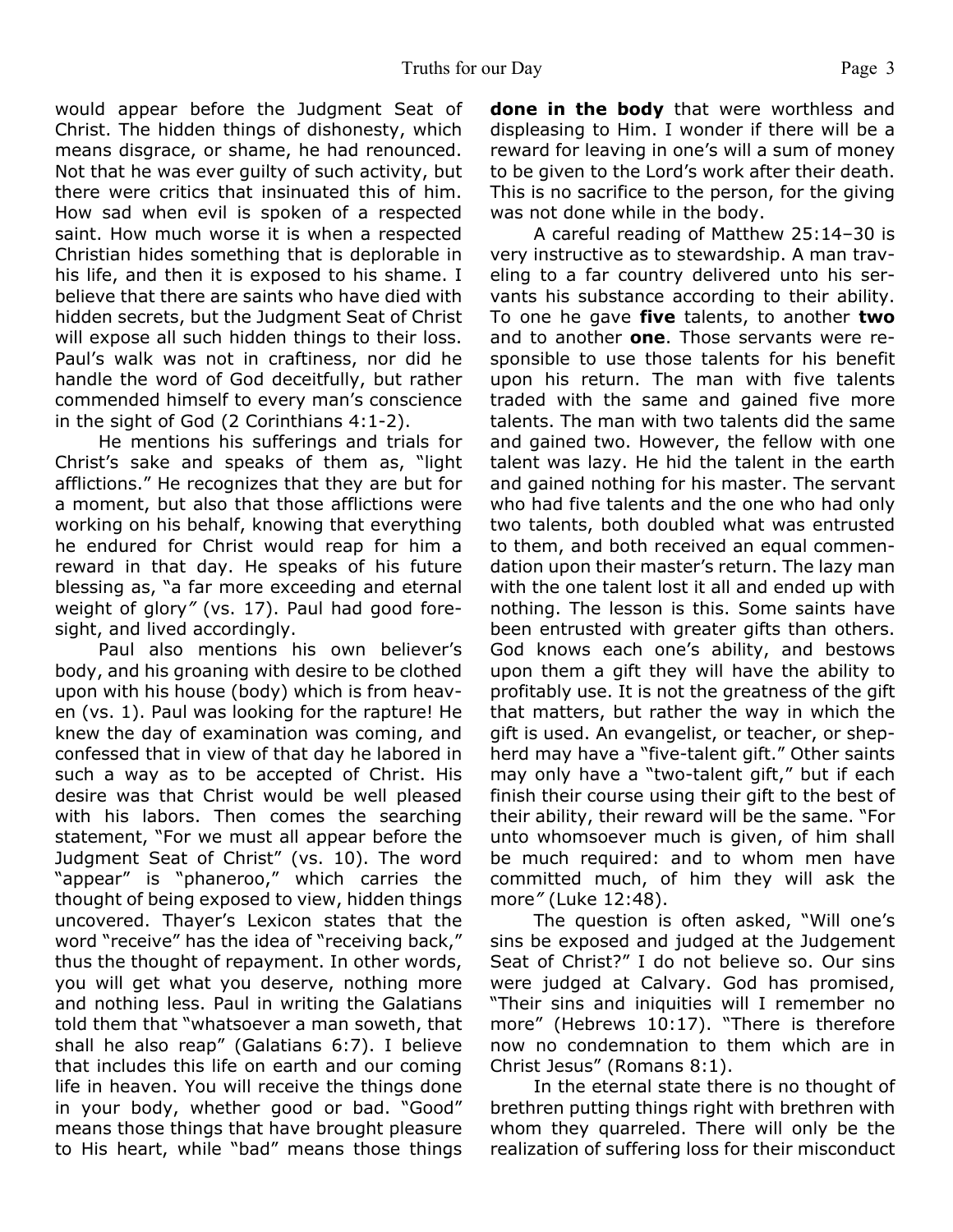while in the body.

 When the flamboyant self-important preacher stands before Christ, he will see his unprofitable ministry go up in smoke, and will be in perfect agreement with the judgment, in bowing the knee. When the wealthy Christian who spent all of his substance on himself, never communicating with others of his substance, stands to be exposed, all his luxurious living will be burned up, and bowing the knee, he will say "amen." When the saint views all the times that they could have given a sinner a gospel tract, but neglected to do so, they will see what reward they could have had vanish. When some see the folly of wasting their money on something bigger and better, when what they had was sufficient, they will say amen at the loss of the reward they could have had, by living a different lifestyle.

 It does not seem probable that the Judgment Seat of Christ will expose all the faults of the individual in the presence of the Church, for what would the object of that be? There would be no righteousness or profit in such treatment. The meeting will be private and confidential. You will personally stand before your Lord to see your loss and to receive your eternal reward.

 Oh the loss that many of us will experience at the Judgment Seat of Christ! I look at that solemn event with mixed feelings, for over the past 60 years in Christ, I feel that I could have done much more. What my reward will be in that day, I do not know. However, I do know that my Lord is a righteous judge. His judgment will be done in love, and through His divine omniscience He will bestow upon me an eternal reward corresponding to the nature of my lifetime for Him, while in the body on earth. I am now weaving the garment that I will be wearing for eternity.

 May all of us, in view of that coming day, be able to truthfully say like the beloved apostle, "I have fought a good fight, I have finished my course, I have kept the faith: Henceforth there is laid up for me a crown of righteousness, which the Lord, the righteous Judge, shall give me at that day: and not to me only, but unto all them also that love His appearing" (2 Timothy 4:7–8)

By and by when I look on His face, Beautiful face, thorn-shadowed face; By and by when I look on His face, I'll wish I had given Him more. More, so much more -- More of my love than I e'er gave before. By and by when I look on His face, I'll wish I had given Him more.

By and by when He holds out His hands, Marvelous hands, welcoming hands; By and by when He holds out His hands, I'll wish I had given Him more. More, so much more -- More of my heart than I e'er gave before. By and by when I look on His hands,

I'll wish I had given Him more.

By and by when I kneel at His feet, Wonderful feet, nail-pierced feet; By and by when I look on His feet, I'll wish I had given Him more. More, so much more -- More of my life than I e'er gave before. By and by when I look on His feet, I'll wish I had given Him more.

The main thing for the lost is to be a Christian; the main thing for a Christian is to BE a Christian.

# **Sovereignty of God**

*W. R. Lewis* (Believer's Magazine 1938)

 $\overline{\mathbf{I}}$ he articles of the Church of England are moderately Calvinistic, but its liturgy is Arminian. Especially is this seen in its rite of Infant Baptism. Where is the sovereignty of God if, at the will of a parish priest, a child can be said to be born again through sprinkling a few drops of water upon him? Where is the Divine preservation, if the new life thus imparted can, as the theory contemplates, so easily be lost? The Scripture says "He that heareth My Word, and believeth Him that sent Me hath everlasting life, and cometh not into the judgment but hath passed out of death into life." Again, "I give unto My sheep eternal life, and they shall never perish, and no one shall snatch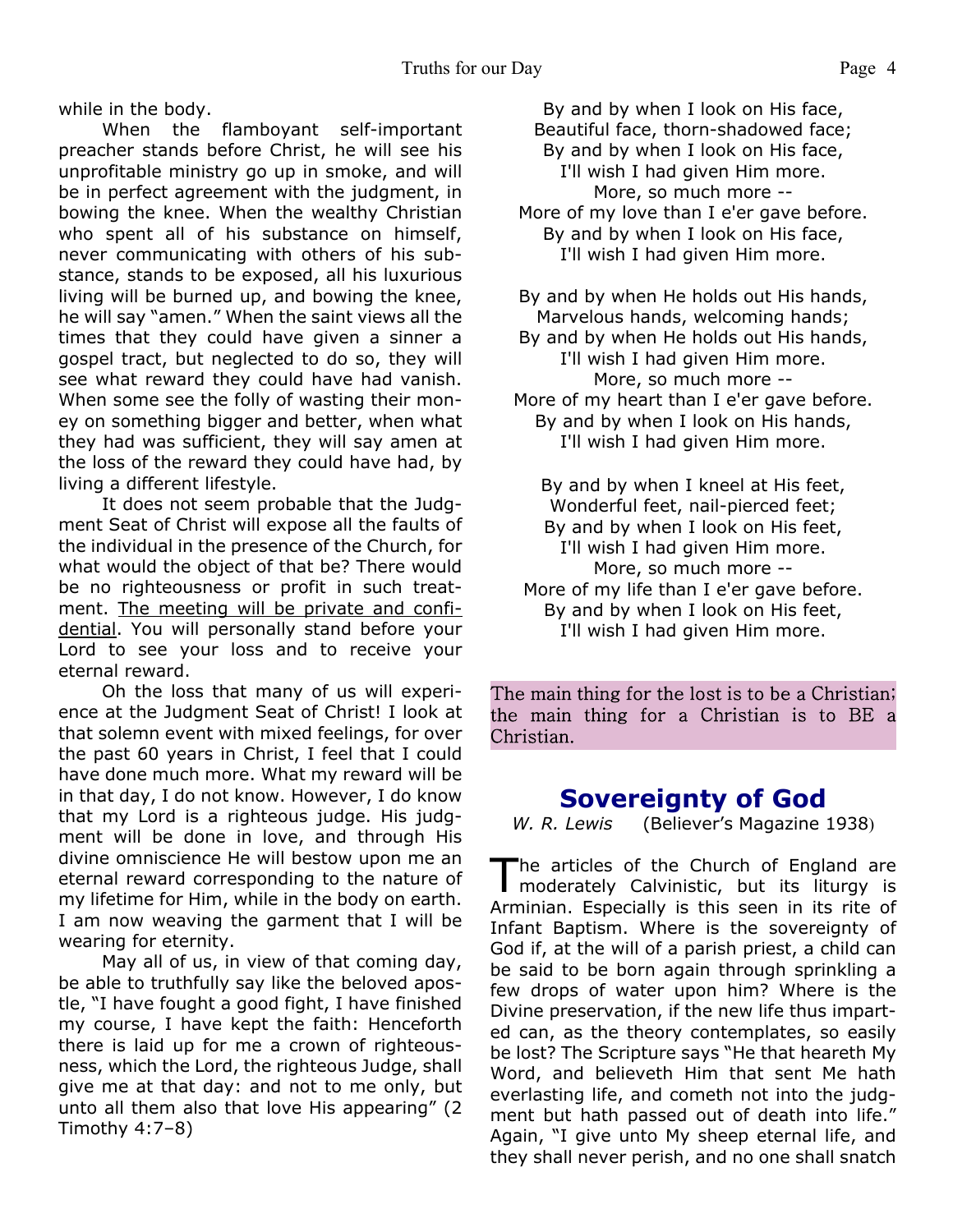them out of My hand." We can understand, then, that the Evangelicals are generally moderate Calvinists, whereas the Ritualists, like Romanists, are Arminians, if not Pelagians. Yet both are inconsistent, the one party using words in the baptismal service which they know are not true, the other subscribing Articles which they do not believe.

 Happily it is possible to hold the Truth without having to take sides with either Calvinist or Arminian. Not that they are equally astray, but both sides have lost the balance of truth. Each has its stronghold of texts with arguments appealing to the conscience on the side either of Divine sovereignty or human responsibility, yet each goes either beyond the Truth or falls short of it; the one for example, in its doctrine of reprobation, the other in its denial of the eternal security of the believer, the one in its limitation of the scope of propitiation, the other in its idea of general redemption.

 The path of truth is always a narrow one, and the Holy Spirit's teaching alone can keep us in it. Whenever we allow the mind to begin to work, and to form its own conclusions, we either go too far to the right, or too far to the left. The logical corollary of "election" would appear to our finite minds to be "reprobation," but Scripture teaches that the opposite to election is not reprobation, but God's enduring with much long-suffering vessels of wrath (not "afore prepared" by Him, for their destiny as are the vessels of mercy but) "fitted" (i.e., by themselves, as the grammatical form indicates) for destruction (Romans 9:22, 23).

 How needful then to adhere to Scripture! We are safe in our conclusions only as we let it speak for itself. When we depart from Scriptural expressions we soon depart from Scripture itself, and if we attempt to interpret Divine mysteries in human language rather than in God's, we are sure to err. Instead then of seeking to justify God to human reason, let us rather, like the Apostle, quote Scripture (as he does in Romans 9) and leave it to God Himself to interpret His ways. He is righteous in all He does, and is never arbitrary or capricious. His reasons for a time may be concealed, but they are always worthy of Himself, and will assuredly draw forth eternally our approval and our praise. It is in the Scriptures in all their breadth,

not in Theology, with its narrowness, that the true balance of truth is found. The Lord Jesus, when here below, could rejoice in the Divine decrees (Matthew 11:25), and yet could shed tears over self-willed Jerusalem. (Luke 13:34; 19:41). When our hearts are opened by the Spirit of God, there will be compassion for the lost but never any quarreling with Divine sovereignty, for apart from that all would be irretrievably condemned. "All His ways are judgment, a God of truth and without iniquity, just and right is He." (Deuteronomy 32:4). He always acts on the principle of His own inflexible justice, never by arbitrary impulses. There is perfect harmony, absolute precision and perfect balance in His every act, both in blessing and in judgment, and, in all His ways of wisdom, power and holiness, whether in relation to the whole universe or to the individual, "there is no unrighteousness in Him."

 He "willeth to have all men to be saved, and to come to the knowledge of the truth" (1 Timothy 2:4, R.V.). There is no contrary decree of God hindering the salvation of any, as "reprobation" would imply. To charge God with the damnation of the lost is blasphemy. He does not even simply abandon to their evil way all but the elect, for, in one way or another, the Spirit of God is said to "strive" with men, and they on their part are said to "resist" Him. If, at last, He withholds His gracious dealings and gives them up to a reprobate mind and to strong delusion He acts thus judicially and penally only when man has hardened his own heart.(1) He never says "Let them alone" till they are joined to idols. He never gives men up to their own hearts' lust that they may walk in their own counsels till they would have none of Him (Psalm 81:12). The universal testimony of Scripture is that God retributively allows the persistent wickedness of man fully to develop itself in the face of the strivings of His love, in order to show in their case His almighty power and that He might be sanctified before the eyes of all. None are forced to reject the Saviour, no Divine decree necessitates it. if any are lost, they alone are to blame. Man decides for himself, for without this freedom there would be no responsibility, though men can deprive themselves of freedom and yet remain no less responsible.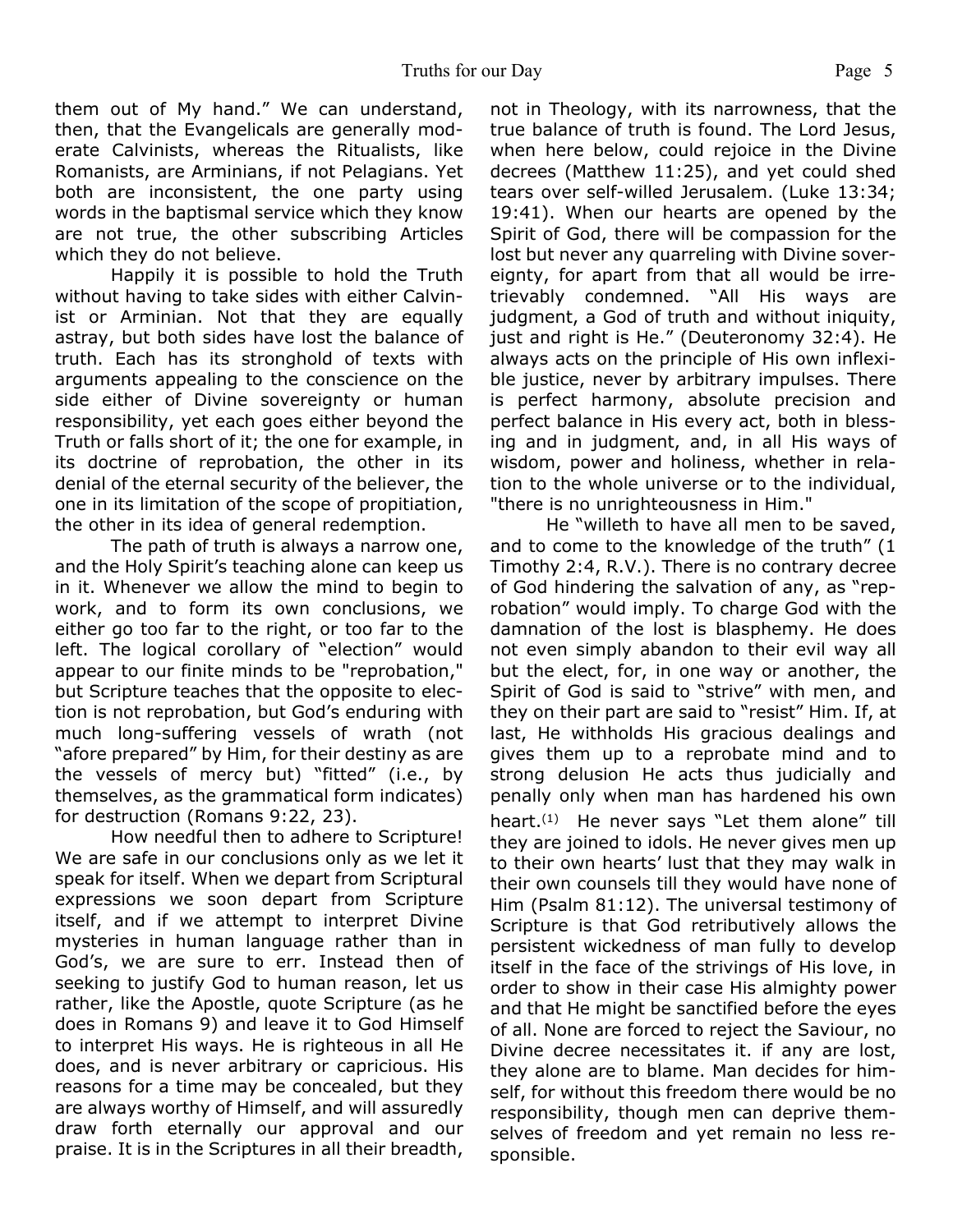But on the other hand if any are saved, they owe it entirely to God's sovereign and electing mercy. No one was ever born of his own will. Those who believe on His Name "are born, not of blood, nor of the will of the flesh, nor of the will of man, but of God." (John 1:13). If man was left to his free will for blessing there would be no hope for him. The "I will" of the natural man always leads him away from God, and defiance of His ever-loving, wise, holy and righteous rule must bring him sooner or later under the crushing stroke of Omnipotence. Happy are they who let Him do what He wills in sovereign mercy and undeserved grace. It is when we are brought down in confessed impotency and sinfulness and yield to His blessed will that we are blessed and receive the uplifting that is always given to those who voluntarily humble themselves under His mighty hand. Then the "I will" of submission and faith brings untold blessing (Genesis 24:58). Rest can only come where He sets up His Throne.

#### **Propiation and Substitution**

Propitiation is to be distinguished from Substitution. Scripture teaches that the whole world lies within the scope of Propitiation: that the atoning death of Christ is universal in its provisional efficacy, the while in Substitution it is particular in its application. It is universal in its propitiatory efficacy, for "He gave Himself a ransom for (huper  $(2)$  on behalf of) all"  $(1)$ Timothy 2:6) and "is the propitiation for (the sins of) the whole world" (1 John 2:2). We are not to think of an exact equivalent, of so much suffering for so much sin, as though Christ has died and suffered more than He need have done, if he suffered and died on behalf of those who after all reject Him. Nor was it the sins only of the elect that came within the scope of His propitiatory sacrifice. Had never a soul been saved, His distress under the judgment of God against sin, would surely have been not one whit the less. Sin had assailed the very Throne of God and the Son of God has so satisfied every claim of Divine holiness in respect of sin, has so disposed of every barrier necessitated by Divine righteousness, has so made peace at infinite cost, has so infinitely glorified God in the very place where sin found its climax of rebellion, that the Message of Peace, on the basis of Divine righteousness, can now go forth into all the world, and to every creature, (2 Corinthians 5:20).

 Sin is not only rebellion, lawlessness, high treason and affront to the Most High, involving guilt only possible of expiation by the blood of Christ, but it also partakes of the nature of debt. We have defrauded God, and have failed to make our due return and He is not indifferent whether these obligations are met or not. There must be full restitution before there can be forgiveness. This is impossible to a sinner for he can neither undo the past nor make amends for it, but through Christ the guilt-offering, satisfaction has been made, and this not by a convenient legal fiction, but by HIS obedience unto death. (Romans 5:9). Only that which satisfies the justice as well as the love of God brings peace to the awakened conscience.

 In the sin-offering of old there was, in type, the expiation of guilt, while in the trespass-offering satisfaction and reparation were made for the wrong committed. We may be greatly burdened about a debt due to men, but who thinks, as he ought, of his indebtedness to God? Even if there were some apprehension of the guilt, it was never left to the offerer to estimate the wrong; that must be definitely appraised by God Himself (Leviticus 5:15). When we have a right view of the holiness of God, and see ourselves beneath His searching gaze, how little then appears the censure or the approbation of men ! God searches us through and through, and enters into the intricacies of every hidden principle, and weighed in His balance all are found wanting, and only the infinite sacrifice of Christ can make due reparation.

 So infinite and exhaustless is the value God sets upon the death of His only-begotten Son that if every bankrupt sinner who has ever lived had come in to have his debt discharged, the satisfaction Christ has made would more than suffice for the reparation of every wrong committed and the satisfaction of every obligation unfulfilled. How "the fifth part added thereto" speaks of this! (Leviticus 6:5; Romans 5:15-19).

 But while the death of Christ is universal in its provisional efficacy, it is particular in its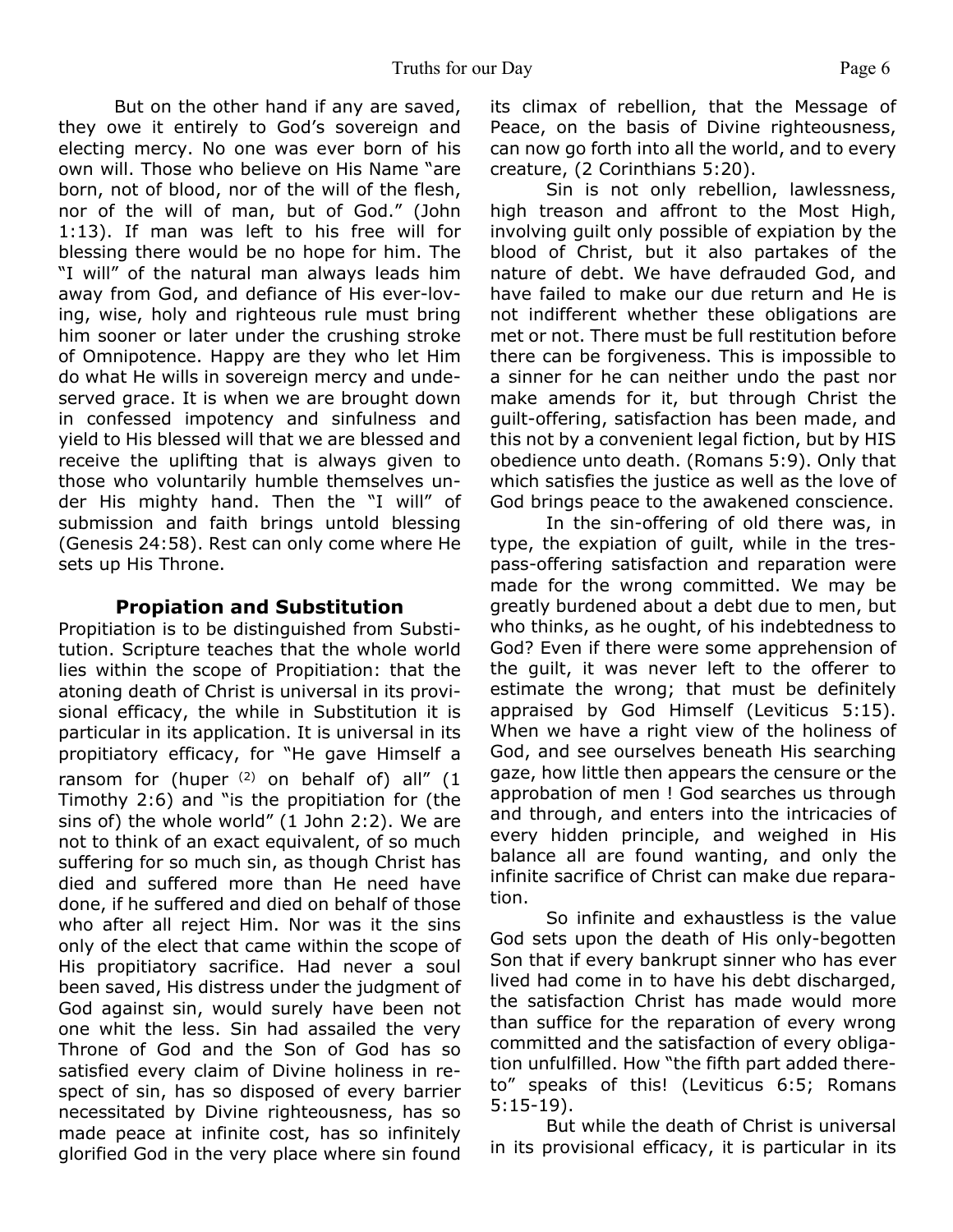application, and if the sinner avails not himself of this provision, his guilt has not been expiated—he is still guilty before God —his sins have not been borne away, his transgressions have not been removed, his debt has not been discharged, and, if he dies in his sins, he will be answerable not only for the rejection of Christ, but also for every other sin he has committed (Revelation 20:12; Ephesians 5:6). God has "set forth Christ Jesus a propitiation by His blood," but it is "through faith" in Him on our part that we are justified. (Romans 3:25). Only those who believe can say "He bore our sins." For them alone is He the Substitute or Surety. The language of Isaiah 53:5, 6 is the language of faith, and it is wrong and can only lead to confusion to apply these words universally and indiscriminately. But how often when quoted in the hearing of a convicted soul have they been the revelation of the blessed Surety, who was made a curse for (anti, in the place or stead of) the believing sinner! On the other hand, the sins of the wicked dead have not been borne but will be brought up again at the Great White Throne, and the dead who will be there will bear forever the punishment due to those sins in the Lake of Fire.

(1). Note the gradation brought out in the R. V. of "hardening" in Exodus 7:13, 7:22, "made heavy" (a stronger word) in 8:15, 32, and "stubborn" in 9:7, all acts of Pharaoh himself. Then a climax seems to be reached and henceforth we read that "the Lord hardened" (9:12, 35; 10:1, 20; 11:10; 14:8).

(2). Where substitution is in view, "anti" (instead of) is used.

*Men reveal their character most clearly by what they think is funny.*

## **Counsel to Young Christians** *Walter Scott*

### **The Start; Neither Doubt nor Fear**

Is there a lurking suspicion in the soul, a<br>Ishadow across the heart, a quiver of con-**T**s there a lurking suspicion in the soul, a science? If so, you are not perfectly clear as to your acceptance by God. Now, dear young Christian, to grasp the breadth or fathom the depth of God's mighty work of redemption, you must turn to the Cross. That is earth's and heaven's lesson for eternity. But there are three divine statements, which, if you grip, or rather if they grip you, doubts and fears are gone forever.

 First. "When He had by Himself purged our sins, He sat down on the right hand of the Majesty on high" (Hebrews 1:3). The purging of our sins was part of His divine glory. It is a divine work to create worlds and to sustain them. It was as truly a divine work to purge our sins from the face and memory of God. It is done. He has done that very thing. Your sins are purged, forgiven, forgotten, and blotted out. Why question it? You may justly fear and tremble, but only when the throne of the Eternal totters; only when the royal diadem falls from the brow of the Mighty One, Who, in love, grappled with our sins on the Cross, and there purged them once and forever from before the face of God.

 Second. "The worshippers once purged should have had no more conscience of sins" (Hebrews 10:2). Now, through faith in the testimony of God, every believer, young and old, weak and strong, is once purged. Sins are purged from the sight of God, and purged from the conscience of the believer. This latter is an act within, as the former was an act without. Both are of present and eternal value, and never need to be repeated. We are conscious of sin within and without, but once purged there is no more conscience of sins. This is enough to dispel every doubt, and set the troubled conscience at perfect rest. Your sins purged once by the blood of Christ, and your conscience once purged by faith are enough! God's eye is on the blood, and His Word is in your heart (Ex. 12:13). The former is for security, and the latter for confidence. Every young Christian needs to start with these lessons of priceless value.

 Third. "By one offering He hath perfected for ever them that are sanctified" (Hebrews 10:14). The one sacrifice of infinite value to God has righteously enabled Him to set the weakest believer in His presence perfected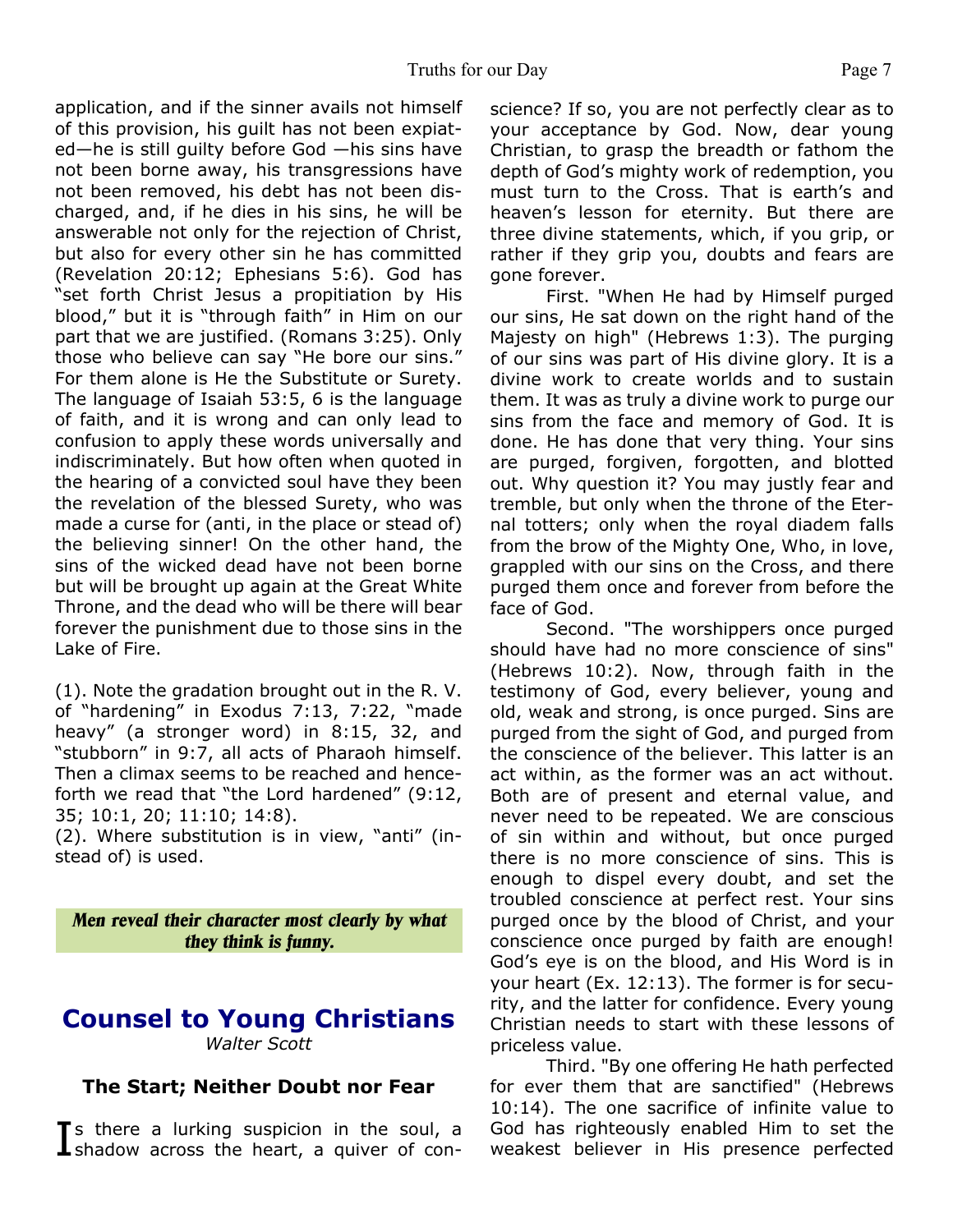forever. This is what God has said of you. You are not perfected forever because of your faith, or service, or walk, but simply and absolutely because of the infinite value of the one offering of Christ for your sins. It is by one offering He has perfected forever them that are sanctified or set apart to God. It is not a sinless state, but refers to God's absolute dealing with sin at the Cross, so that in all its worth, God views every believer perfected forever, made fit to stand before His throne in perfect peace.

 Those three passages form a rock to which, if you anchor your soul, you will ride triumphantly over every wave of unbelief. Grip God's Word; get on the rock of imperishable Scripture; then all is well.

#### **The Two Natures and the Holy Spirit**

The Holy Spirit dwells in every Christian (1 Corinthians 6:19), as also in the Church (1 Corinthians 3:16). He is the power within (Ephesians 3:20), while God is the power without (Romans 8). Now when you were saved, the old nature, which is in everyone, was not sanctified nor removed. It is in you; but a new nature was given. Thus in every Christian there are two natures, the old and the new. The old is condemned, crucified, and in opposition to God (Romans 6; 8:3, 7, 8). The new is holy, created, and delighting in God (Romans 7:22; Ephesians 4:24; Colossians 3:10). Now these two natures in each believer are necessarily in opposition, as Romans 7 shows, which describes a past condition when the apostle wrote, and is in no wise the normal Christian state of believers. The Holy Spirit is the only power to repress the workings of the flesh, or sin within us (Galatians 5:16-18). The new nature, while holy in its tendencies and desires, is yet weak and powerless. It wills to do right, but lacks the power to accomplish it (Romans 7:15,16), hence the Holy Spirit is the power which enables one to overcome the working of the flesh. No Christian is in the flesh, but the flesh is in him. How very important and practical for all to be clear on these truths so vital to Christian life and practice!

#### **Amusements**

We can prescribe no rule. The buoyancy of youth demands a certain amount of liberty which needs to be kept within godly limits and controlled by godly principles. For our own part we have no desire to visit exhibitions save for instructional or educational purposes, not on the ground that these are sinful, but simply because we are satisfied without them. We find Christ and His interests enough for us. Besides, souls are perishing, eternity is nearing, and we have neither time nor inclination to mingle with the world in admiring its toys and sharing in its pleasures. The youngest believer is made independent of the world. He has in himself a well of living water which is ever sparkling, perennial, and springing up for his soul's enjoyment (John 4:14). "Never thirst" and "never hunger" is the twofold description of every child of God. Instead, too, of the world ministering to our enjoyment, we minister to its need. "He that believeth on Me, as the Scripture hath said, out of his belly shall flow rivers of living water" (John 7:38). Let the rivers flow, and thus serve your generation. There are many games and amusements of an innocent character which may be enjoyed at home. We like to see young people happy, and hear their merry laugh. Our homes should be bright, happy and attractive.

#### **Prayer**

Pray at all times, and under all circumstances. Neglect of private prayer is the certain path to a complete breakdown. We have followed the course of many saints and servants of the Lord. We have marked the progress and success of some, and mourned over the failure of others, and we can trace, to a large extent, these results to the use or neglect of closet-exercise (Matthew 6:6). The commencement of the Lord's personal ministry was marked in prayer (Luke 3:21). The ministry of the twelve was preceded by a night of prayer (Luke 6:12). The mighty work of God in Europe may be traced to a prayer meeting at the side of the river (Acts 16:13). The extraordinary ministry of Elijah, a service in which heaven and earth were made subservient to the man of God, was due to prayer (James 5:17). The conversion of 3,000 souls followed ten days of prayer (Acts 1 and 2). A man of prayer with one talent may accomplish the mightiest results; while the prayerless servant, however gifted, is powerless and weak. A man of prayer is almost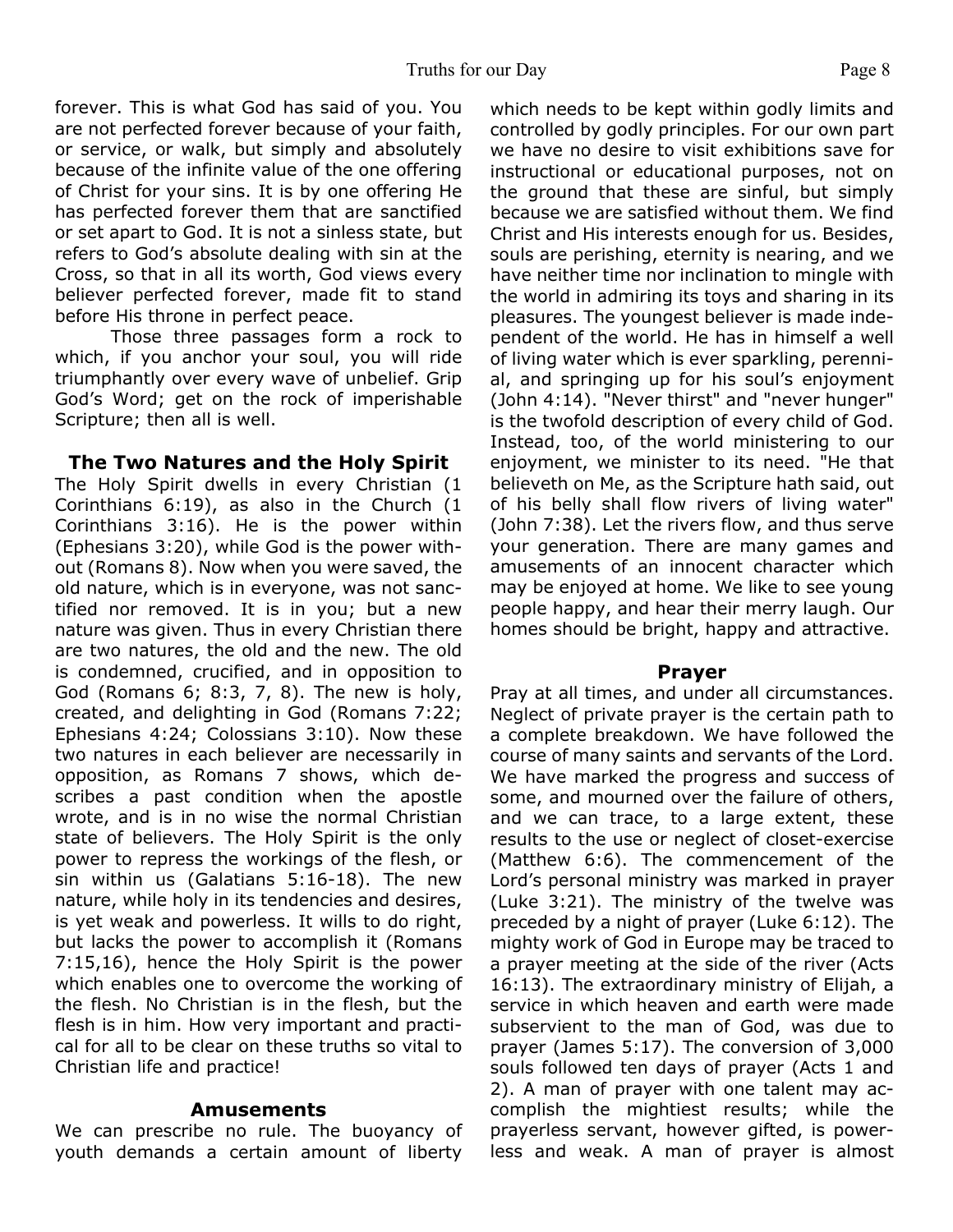omnipotent. Who or what can touch him? In himself he is weak and defenseless, but the Eternal God is his strength and bulwark.

 Young Christian, begin and close each day with God in prayer. Speak to Him often. Speak to Him at all times. Speak to Him under all circumstances. See that you keep short accounts with God. Never neglect personal, persevering, believing prayer. If necessary, curtail public engagements, but not your private devotions. Rest assured the more you give yourself to prayer and supplication, your life and service will have a corresponding character stamped upon them. Christians characterized by "one thing I do" are in great demand, people of purpose. The age is one of ceaseless activity. Time spent on your knees is regarded by some as wasted moments! It will be found in the coming day of trial (1 Corinthians 3:13) that much now regarded as Christian work "shall be burnt," and the workman "suffer loss" (verse 15). It is not the amount, but the character of the service that is in question in the judgment of works. "Well done, good and faithful servant" is the Lord's word of welcome then (Matthew 25:21). Work! Pray! Watch! are not merely catch-words, but contain in themselves the moral elements of true success in Christian life. We cannot dispense with them.

**He that commands us to be patient, will give us occasion to be so; for He will make us wait, lead us around, let loose our foes, and increase our burdens; but when things are at the worst, to the patient soul deliverance is nearest.**

### **"As for me. . .** *Joel Portman* **Mercy, instead of Retaliation**

**P** salm 35 has many descriptive aspects that<br>can only be applied directly to our Lord  $\bigcap$  salm 35 has many descriptive aspects that Jesus Christ. The theme of this psalm is the suffering believer in the midst of his enemies and opponents. We can clearly see the humble, suffering humanity of our blessed Lord as He moved in this world amidst those who sought His life at every point. Yet, despite their connivings and intrigue, He displayed nothing but mercy and kindness to all.

 It seems that this psalm was written during David's time of fleeing from Saul. We can see the unceasing determination of Saul to destroy him, and yet our minds also recall those events when David displayed mercy to him (1 Samuel 4:4-15, 26:5-25). Yet, sadly, Saul failed to permanently respond to David's acts of mercy and kindness. Neither should one expect the wicked to appreciate the kindness of the merciful (Matthew 5:7).

 The tendency to retaliate against those who persecute a believer (or any other person) is normal and instinctive, but to display the truth of the Lord's command to **"**Love your enemies, bless them that curse you, do good to them that hate you, and pray for them which despitefully use you, and persecute you; (Matthew 5:44), is to manifest the character that the Holy Spirit desires to reproduce in us. Retaliation against enemies is as old as man's history on earth. In Genesis 4, Lamech boasted to his wives, in his song (4:23), that he had avenged himself seventy seven fold on a young man who had hurt him. This is always the result of sin that is lurking in our natures and which has been the cause of much evil and suffering during centuries of man's history. Many wars and "vengeance killings" that are prevalent in some parts of the world result from this same motive.

 But this is not the character of Christ that should be seen in a believer! True, He will come to avenge Himself on His foes (Psalm 2:9, 2 Thessalonians 1:7-10, etc.), but this is different from revenge or retaliation. It will be the righteous expression of His judicial dealings as God with those who have rejected and spurned His grace. Man's revenging is intended to inflict suffering on those who have caused one to suffer. It is to "get back" at those who have wronged us. But we are exhorted by Paul in Romans 12:14-15, to "Bless them which persecute you: bless and curse not. Rejoice with them that do rejoice, and weep with them that weep." This is the evidence of the truth of